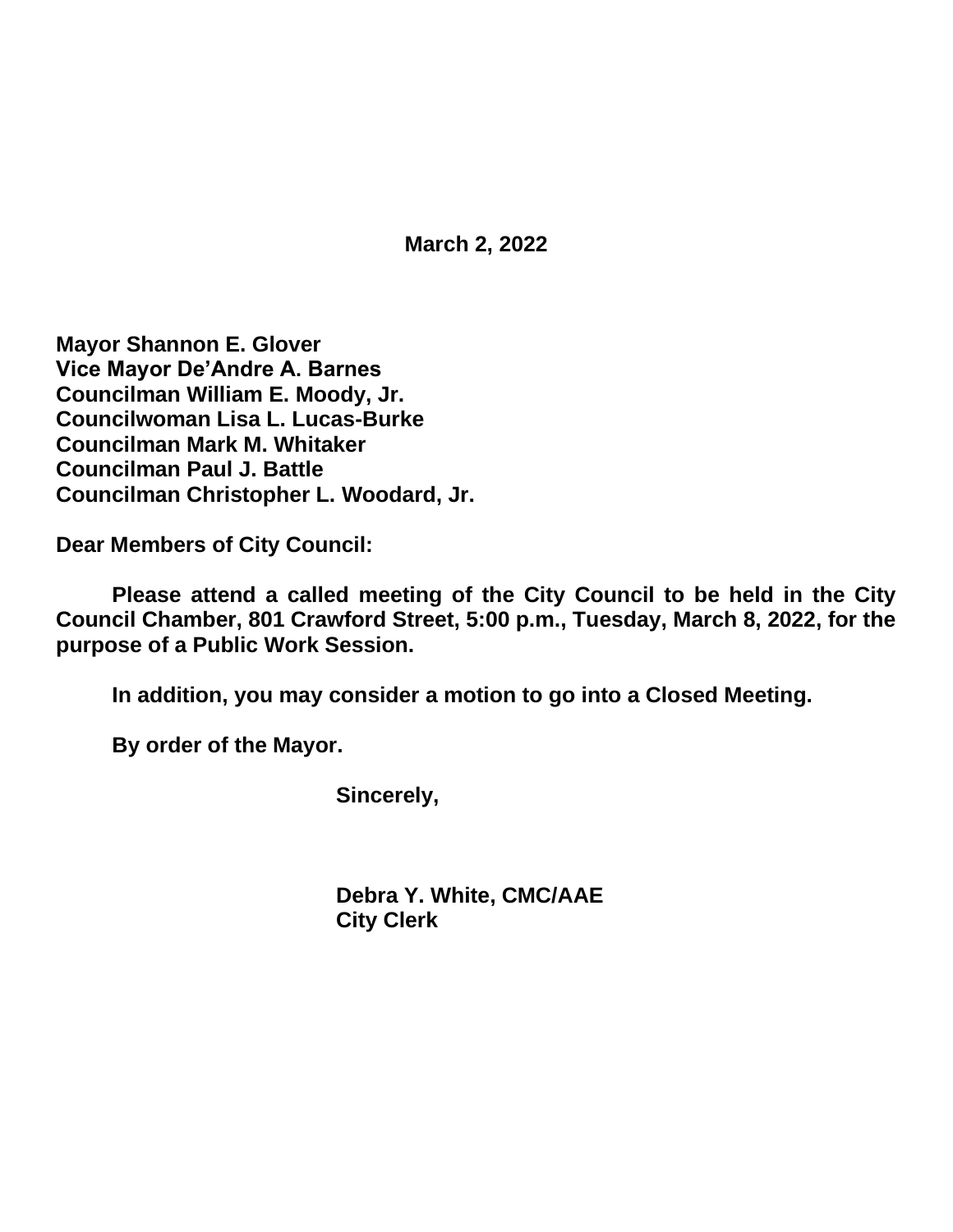**Portsmouth City Council Public Work Session Tuesday, March 8, 2022 5:00 p.m.**

- **1. [Commissioner of the Revenue Presentation](https://www.portsmouthva.gov/DocumentCenter/View/12058/FINAL-Personal-Property-Tax-Ratio-2022_1)**
- **2. [Recreation Facilities Overview](https://www.portsmouthva.gov/DocumentCenter/View/12059/recreation-update-3-8-2022-work-session)**
- **3. [ARPA Funding Discussion](https://www.portsmouthva.gov/DocumentCenter/View/12060/ARPA-Presentation)**
- **4. City Manager's Report/Report Backs**
- **5. City Council Liaison Reports**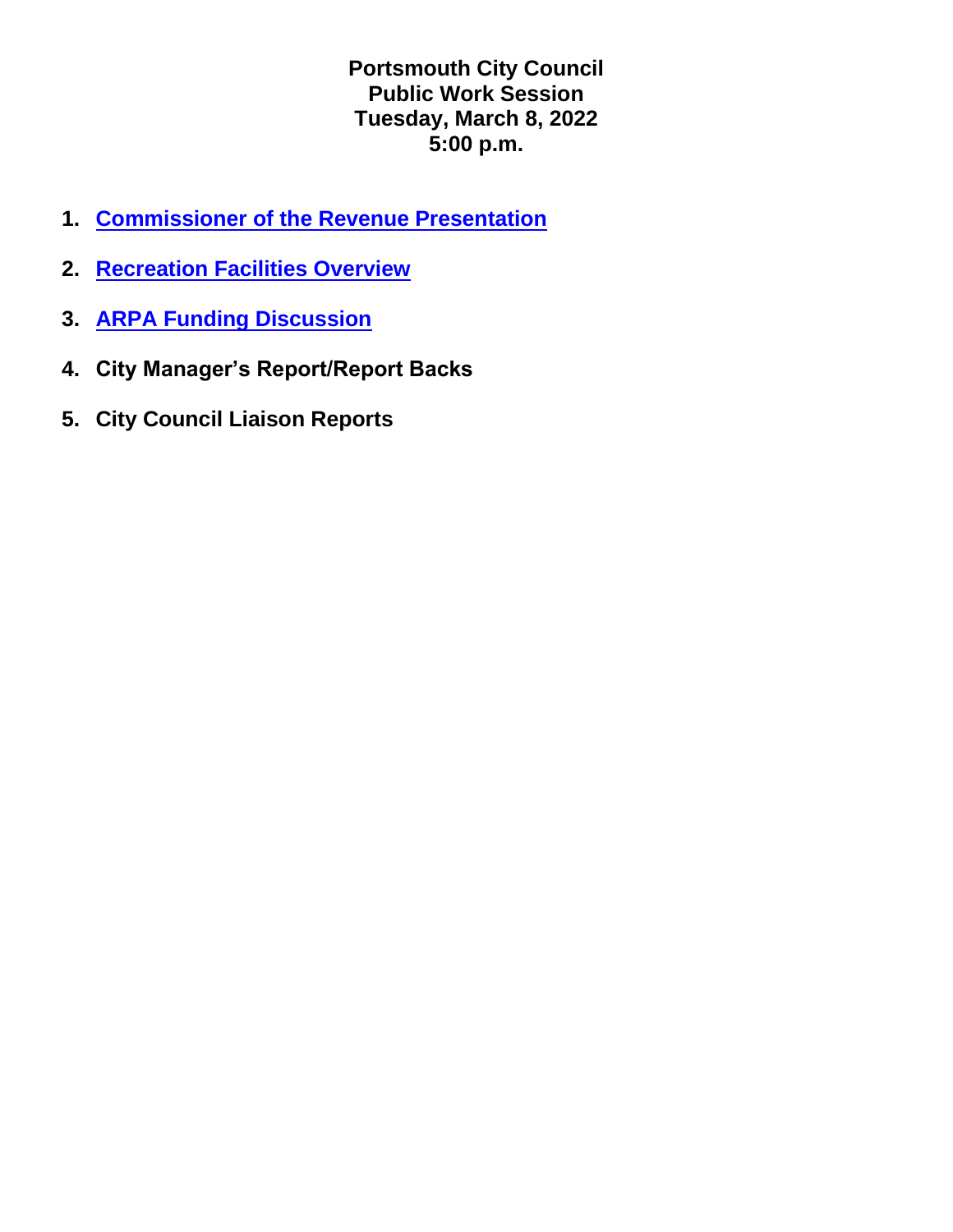

# CITY COUNCIL AGENDA

**Tuesday, March 8, 2022 - 7:00 p.m. City Council Chamber 801 Crawford Street, 6th Floor, Portsmouth, Virginia**

**CALL TO ORDER**

**MOMENT OF SILENCE**

**PLEDGE OF ALLEGIANCE** 

**ROLL CALL**

**[MINUTES](https://www.portsmouthva.gov/DocumentCenter/View/12005/City-Council-Minutes)** (Electronic Roll Call)

# **\*CITY COUNCIL RULES REQUIRE A LIMIT OF UP TO FIVE (5) MINUTES TO SPEAK\* PRESENTATION**

• Presentation of a proclamation for Girl Scout Week.

## **PUBLIC HEARINGS**

#### **22 - 64 - Public hearing on use permit applications:**

**[\(a\) UP-22-01](https://www.portsmouthva.gov/DocumentCenter/View/12006/22-64a-Public-Hearing) DOWNTOWN** – Resolution granting the request of Marlon Milligan, of Reality Property Group 757, for a Use Permit for an entertainment establishment in a restaurant and sports bar on a 0.087-acre parcel located at 600 Court Street in the Downtown D1-T4 Urban Center zoning sub-district. The Future Land Use Map of the Build One Portsmouth Comprehensive Plan designates this property as Mixed-Use Downtown. The property is owned by Louis Esther Corp. Planning Commission recommends approval with conditions. (Electronic Roll Call)

**[Resolution](https://www.portsmouthva.gov/DocumentCenter/View/12007/22-64a-Resolution)**

**[\(b\) UP-22-02](https://www.portsmouthva.gov/DocumentCenter/View/12008/22-64b-Public-Hearing) HODGES MANOR –** Resolution granting the request of Travis and Toya, LLC, doing business as Notorious Lounge, for a Use Permit for an entertainment establishment at 6263 Portsmouth Boulevard. The property is zoned Neighborhood Mixed Use (NMU) and is further identified as Tax Map 620, Parcel 2. The Generalized Future Land Use Map of the Build One Portsmouth Comprehensive Plan designates the parcel as part of a mixed-use corridor. Planning Commission recommends approval with conditions. (Electronic Roll Call) **[Resolution](https://www.portsmouthva.gov/DocumentCenter/View/12009/22-64b-Resolution)**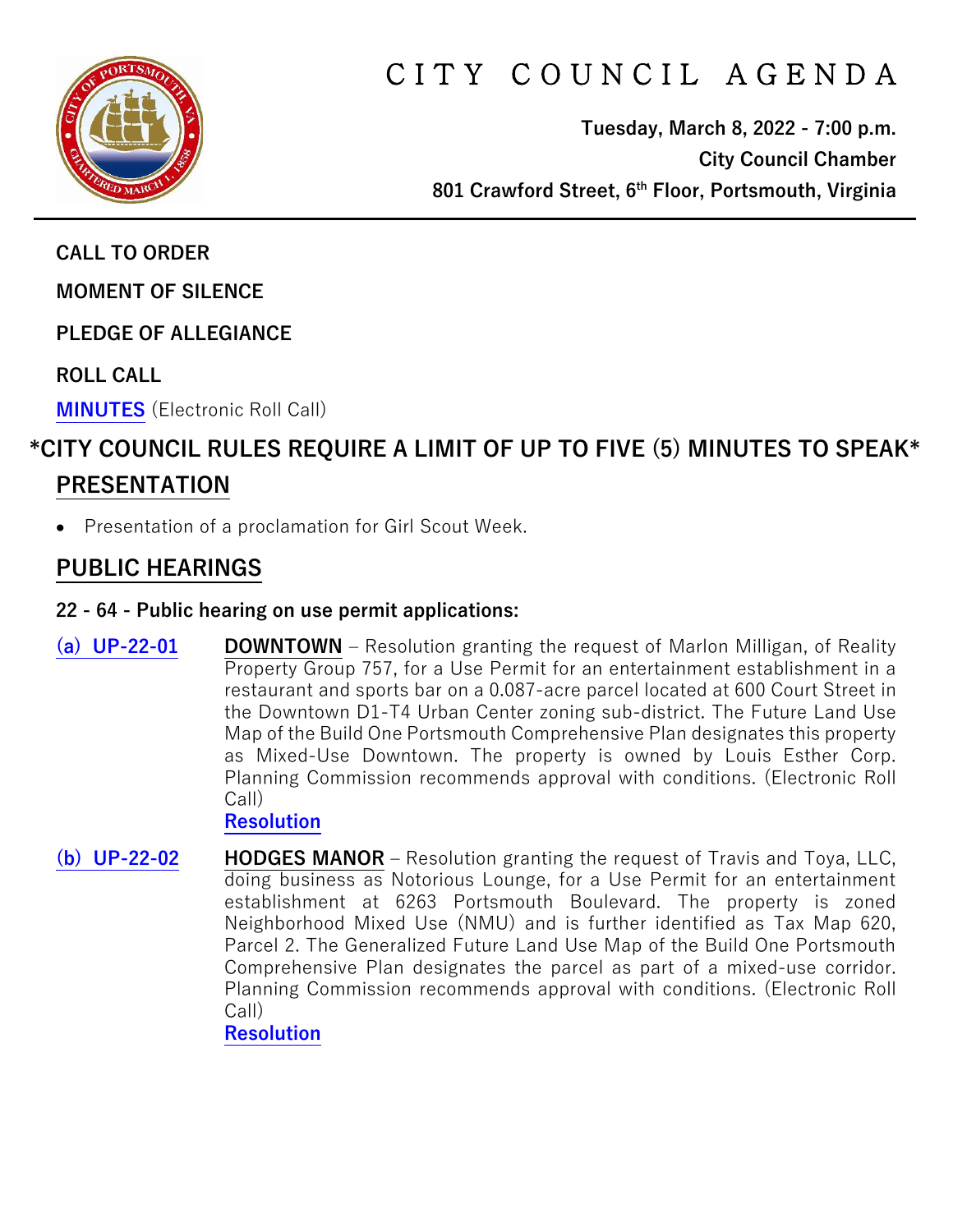### **CITY MANAGER'S REPORT**

- **22-65** Adoption of an ordinance accepting Hazmat Response Cost Recovery Funding in the amount of \$1,026.16 from the Virginia Department of Emergency Management and appropriating said amount in the FY 2022 Grants Fund for the purpose of maintaining Hazardous Materials Team response capabilities. (Electronic Roll Call) **[Executive Brief and documentation](https://www.portsmouthva.gov/DocumentCenter/View/12010/22-65-CMR-and-documentation) [Ordinance](https://www.portsmouthva.gov/DocumentCenter/View/12011/22-65-Ordinance)**
- **22-66** Adoption of an ordinance to amend Division IV of Article III of Chapter 35 of the Code of the City of Portsmouth, Virginia (Elderly and Disabled Persons; Partial Exemption from Real Estate Taxes) by amending Section 35-173 for the purpose of increasing income and net worth eligibility limits. (Electronic Roll Call) **[Executive Brief and documentation](https://www.portsmouthva.gov/DocumentCenter/View/12012/22-66-CMR-and-documentation) [Ordinance](https://www.portsmouthva.gov/DocumentCenter/View/12013/22-66-Ordinance)**
- **22-67** Adoption of an ordinance accepting funding in the amount of \$10,542 from the Virginia Department of Social Services and appropriating said amount in the FY 2022 Social Services Fund for Adult Protective Services. (Electronic Roll Call) **[Executive Brief and documentation](https://www.portsmouthva.gov/DocumentCenter/View/12014/22-67-CMR-and-documentation) [Ordinance](https://www.portsmouthva.gov/DocumentCenter/View/12015/22-67-Ordinance)**
- **22-68** Adoption of an ordinance accepting Chafee Foster Care Independence Program COVID-19 funding in the amount of \$37,302 from the Virginia Department of Social Services and appropriating said amount in the FY 2022 Social Services Fund for the purpose of providing transportation assistance to eligible youth. (Electronic Roll Call) **[Executive Brief and documentation](https://www.portsmouthva.gov/DocumentCenter/View/12016/22-68-CMR-and-documentation) [Ordinance](https://www.portsmouthva.gov/DocumentCenter/View/12017/22-68-Ordinance)**
- **22-69** Adoption of a resolution to amend the Cost Allocation Agreement between the Cities of Chesapeake, Hampton, Newport News, Norfolk, Portsmouth, and Virginia Beach, and the Transportation District Commission of Hampton Roads. (Electronic Roll Call) **[Executive Brief and documentation](https://www.portsmouthva.gov/DocumentCenter/View/12018/22-69-CMR-and-documentation) [Resolution](https://www.portsmouthva.gov/DocumentCenter/View/12019/22-69-Resolution)**

### **NEW BUSINESS**

- **22-70** Boards and Commissions (Electronic Roll Call)
- **22-71** Items Submitted by Council Members
- **22-72 [Report on Pending Items](https://www.portsmouthva.gov/DocumentCenter/View/12061/Non-Agenda-Speakers-Report-Final)**
- **22-73** Non-Agenda Speakers

# **ADJOURNMENT**

**CITY COUNCIL MEETINGS ARE BROADCAST ON PCTV CHANNEL 48/39. ALSO AVAILABLE ON THE INTERNET AT [WWW.PORTSMOUTHVA.GOV](http://www.portsmouthva.gov/) AND THE CITY'S YOUTUBE CHANNEL.**